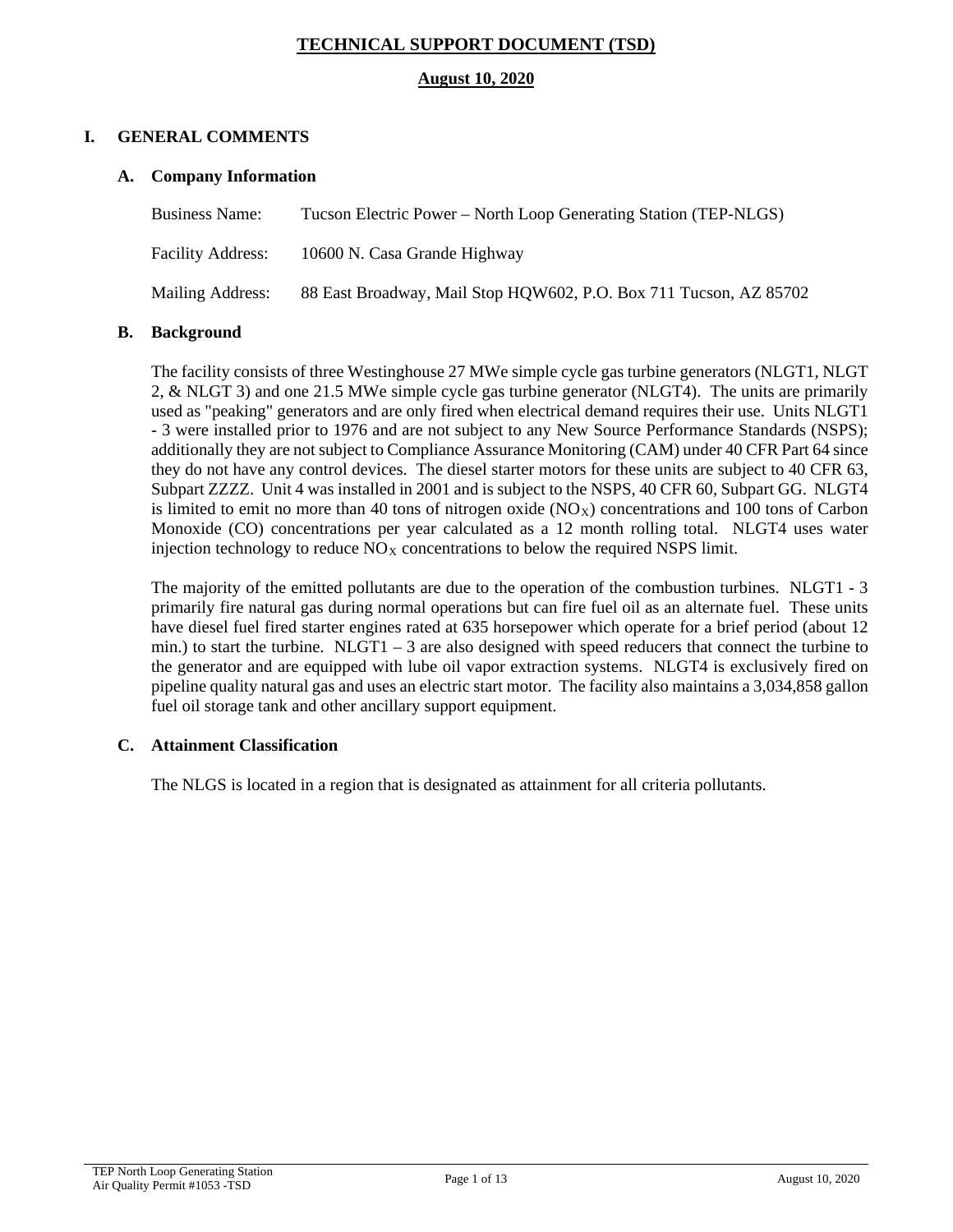## **D. Permit Actions**

The Table below summarizes the permit actions taken since the last permit renewal, January 18, 2019.

| Received/<br><b>Approved</b>                                   | <b>Permit Action</b>                                                                                                                                                                                                                                                                                                                                                                                                                               |
|----------------------------------------------------------------|----------------------------------------------------------------------------------------------------------------------------------------------------------------------------------------------------------------------------------------------------------------------------------------------------------------------------------------------------------------------------------------------------------------------------------------------------|
|                                                                | 1053-102P Administrative Permit Amendment:<br>TEP Requests three administrative permit amendments:                                                                                                                                                                                                                                                                                                                                                 |
| <b>Received</b><br>01/30/2020<br><b>Approved</b><br>02/13/2020 | The compliance certification due date to be changed from January $31st$ to<br>1.<br>February $15th$ ,<br>Renumber the conditions in Section 1 Part B because conditions 25 and 26<br>$2^{\circ}$<br>are repeated in Section 2 of Part B,<br>Change the facility name in the footers, starting on Page 16 of the permit,<br>3.<br>from DeMoss Petrie Generating Station to North Loop Generating Station.                                           |
|                                                                | No change in PTE.                                                                                                                                                                                                                                                                                                                                                                                                                                  |
| <b>Received</b><br>08/10/2020<br><b>Approved</b><br>08/10/2020 | 1053-0104P Administrative Permit Amendment<br>TEP Requests one administrative permit amendment to correct typographical error.<br>Permit condition 50.a - replace $60.332(a)(2)$ with $60.332(a)(1)$ .<br>TEP elects to not apply a NOx emission allowance for fuel-bound nitrogen, so $F =$<br>0, as described in 40 CFR $60.332(a)(4)$ . Therefore, Condition 50.b, which describes<br>how to calculate F, is not applicable. Condition removed. |

| <b>Summary of Permit Actions Within the Current Permit Term</b> |
|-----------------------------------------------------------------|
|-----------------------------------------------------------------|

## **II. SOURCE DESCRIPTION**

#### **A. Process Description**

The gas turbines at the generating station convert energy from the combustion of fuel and compressed air into mechanical energy by using the expanding high pressure and temperature gases to turn a rotor assembly and produce shaft work output. The output drive shaft is coupled to a generator that produces electricity. The turbines are simple cycle turbines that expel exhaust gases without heat recovery.

Each gas turbine generator at the facility is a modular self-contained operating system consisting of an axial compressor, combustion turbine, and electric generator. The process begins with ambient air being drawn through air filters into the inlet plenum and compressed in the axial flow compressor section of the gas turbine. Next, the pressurized air from the compressor section is expelled into the combustion chamber where it is mixed with fuel and ignited in the reaction zone of the turbine. Hot gases from each combustion chamber then expand through several nozzle and rotor stages to provide radial thrust to the rotor and are expelled to the exhaust plenum and through an exhaust stack to the atmosphere. Each turbine uses a starter motor that operates briefly to spin the rotor assembly to a set speed until there is enough air blowing through to ignite the fuel in the turbine.

#### 1. NSPS Unit (NLGT4)

The gas turbine generator set is a simple cycle GE LM2500 with a maximum rated nameplate generating capacity of 21.5 Megawatts. The unit uses an electric motor to start up the turbine. The unit is fired exclusively on pipeline quality natural gas and is equipped with water injection technology to reduce  $NO<sub>X</sub>$  below the levels required by the NSPS (40 CFR 60, Subpart GG). Water is injected at the combustor nozzle at a flow rate that is proportional to the fuel flow or unit load to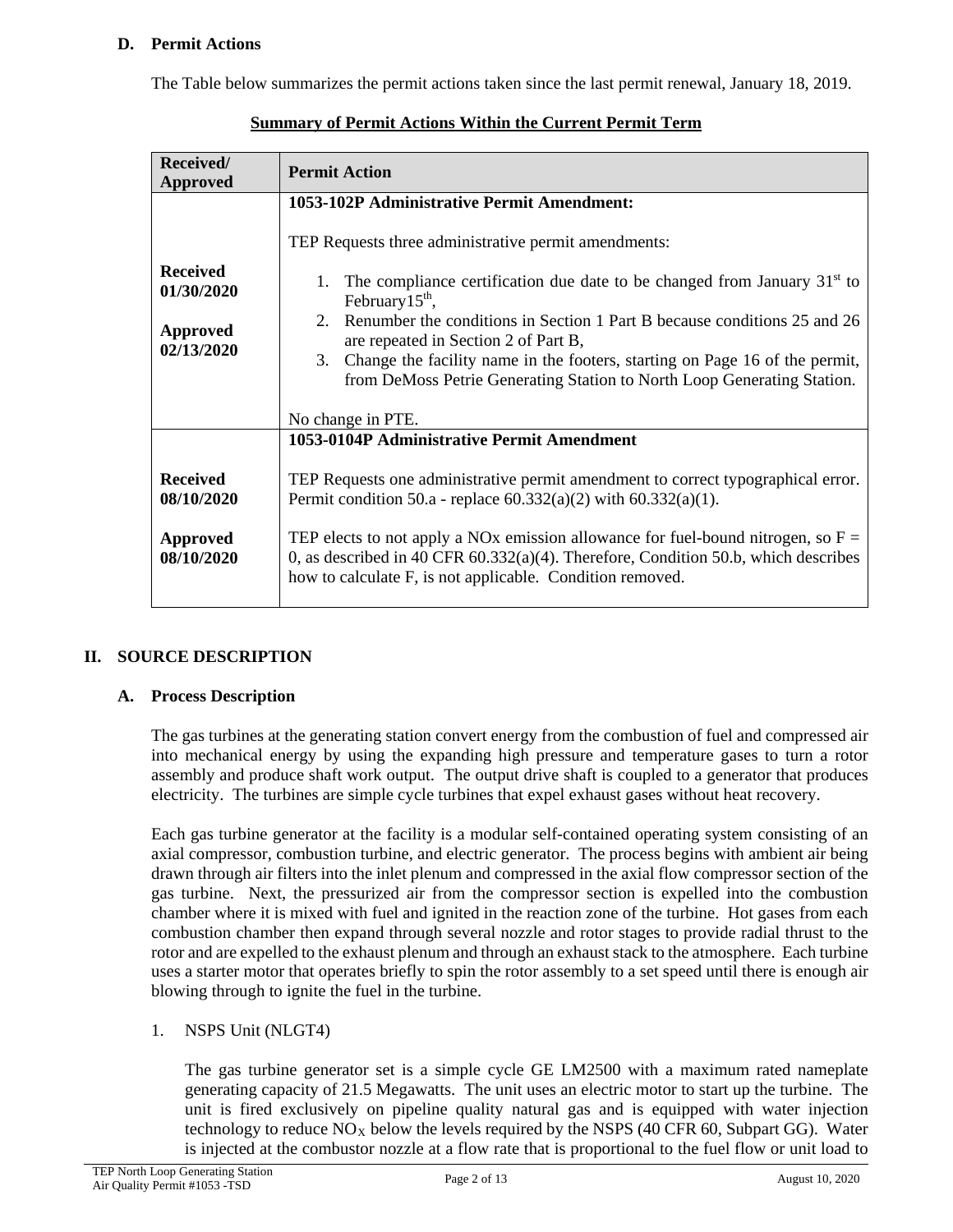cool the flame temperature and thereby reduce oxides of nitrogen. Tuning of combustion conditions is done by finding the optimum conditions needed for effective combustion such as air intake, fuel flow, water injection, fuel-air mixture levels, etc. The unit also uses an evaporative cooler to cool inlet air to improve performance in the hot ambient air temperatures.

For this permit renewal, TEP has requested to remove the certified  $NO<sub>X</sub>$ , CO, and diluent CEMS monitor that continuously monitors and quantifies the  $NO<sub>X</sub>$  and CO emissions, and replace it with a system that continuously monitors and records the fuel consumption and ratio of water to fuel. The proposed  $NO<sub>X</sub>$  monitoring replacement complies with the monitoring provisions prescribed under 60.334(a) of subpart GG. TEP will conduct a  $NO<sub>x</sub>$  performance test to demonstrate compliance with the Subpart GG  $NO<sub>x</sub>$  limit and establish parametric values and ranges for the unit. Compliance with the 40 tons/year  $NO<sub>X</sub>$  emissions cap will be demonstrated using a  $NO<sub>X</sub>$  emission factor equivalent to the Subpart GG NO<sub>X</sub> limit of 75 ppmvds, 0.276 lb/MMBtu of NO<sub>X</sub> and annual heat input in MMbtu to conservatively estimate NLGT4's annual  $NO<sub>X</sub>$  emissions.

TEP also proposes to replace the CO/diluent CEMS with a methodology that uses a conservative CO emission factor, To demonstrate compliance with the 100 tons/year, a CO emission factor, 0.725 lb/MMBtu of CO, will be used in conjunction with the annual heat input in MMBtu to estimate NLGT4's annual CO emissions. The fixed CO emission factor is converted from 323.2 ppmvds, a conservative CO concentration value measured by the current CO CEMS at the historic  $95<sup>th</sup>$ percentile concentration point.

2. Non-NSPS Units (NLGT1, 2, & 3)

The gas turbine generator sets are simple cycle Westinghouse Model W251-B models. Each unit has a maximum rated nameplate generating capacity of 27 MW. The units are primarily fueled by pipeline quality natural gas, but can fire fuel oil or a combination of the two fuels. These units use 635 horsepower diesel fueled engines to start the turbine. These turbines rotate at a higher speed than the generator and use a speed reducer to connect to the generator. The reducer is combined with the lubricating oil reservoir and oil pump assembly and is vented to the atmosphere through a lube oil vapor extractor. The units also use an evaporative cooler to improve performance in the hot ambient air temperatures.

## **B. Process Rate and Operating Hours**

1. NSPS Unit (NLGT4)

The gas turbine's heat rate under full power is approximately 279.5 MMBtu/hr of pipeline quality natural gas (measured from fuel flow data under actual conditions,  $HHV = 1020$  Btu/scf). The unit will be operated as a "peaking" unit. When operating, peaking units operate at or near full-load capacity. Periods of start-up conditions will be brief for this unit (see Section 2.1 of January 23, 2001 application). Maximum emissions are characterized on the basis of the full-load fuel consumption rate of 279.5 MMBtu per hour.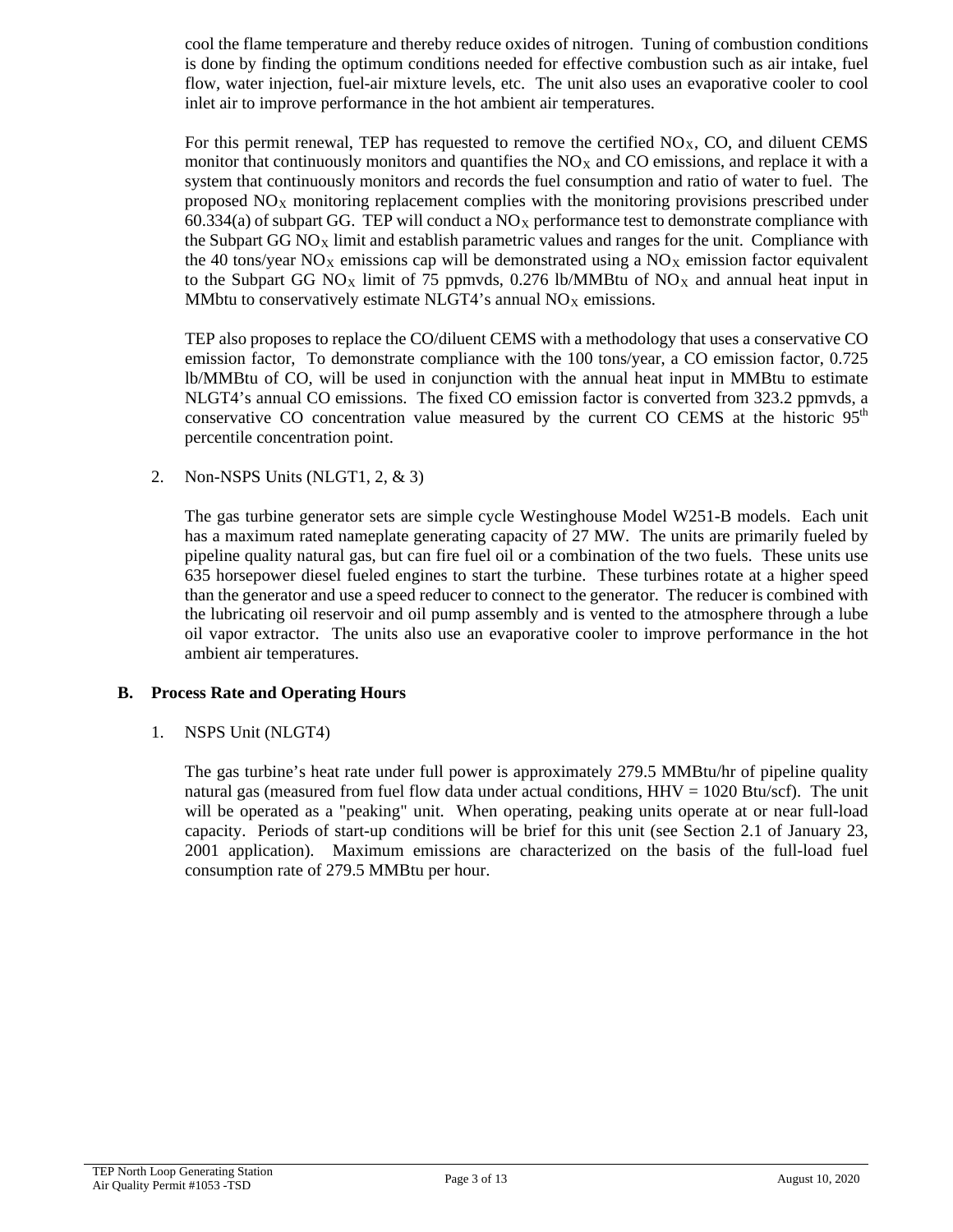## 2. Non-NSPS Units (NLGT1, NLGT2 & NLGT3)

The three pre-NSPS turbines consume fuel at a rate of 432 MMBtu per hour when burning natural gas or fuel oil. These units have no operating restrictions (hours or emissions) as they were installed before 1976 and are thus "grandfathered" units not subject to NSPS or PSD regulations. No modifications subject to PSD have taken place since installation.

3. Operating Limitations

TEP-NLGS is required to keep the NLGT4 turbine's NOx emissions below 40 tpy and CO emissions below 100 tpy. They are also required to keep NOx emissions below the NSPS emission standard (NSPS emission limit using actual measured heat rate of  $13.72 \text{ KJ/Whr} = 78.8 \text{ ppm}$ ). NLGT4 is limited to the use of pipeline natural gas only. The three older turbines may operate 365 days a year (8760 hours per year) and are limited to the use of fuel oil, natural gas, or a combination of the two. TEP-NLGS demonstrates compliance with this restriction by operating a continuous monitoring system (CMS) at NLGT4 to monitor the fuel consumption and water to fuel ratio fired in the turbine unit. Using CMS monitors for NLGT4 and keeping complete records of any changes in fuel for the other three turbines (See permit for more details). The starter engines are limited to 30 minutes for startup by 40 CFR Subpart ZZZZ and require periodic oil changes and maintenance inspections.

## **III. REGULATORY HISTORY**

TEP-NLGS is currently in compliance with the permit and regulatory requirements.

## **A. Testing & Inspections**

Inspections have been conducted regularly. The last completed inspection was concluded on April 9, 2018. The last performance test for  $NO<sub>X</sub>$  and CO was on June 19, 2018. Both the inspection and performance test verified that the facility was in compliance with permit conditions.

#### **B. Excess Emissions**

There have been no reports of excess emissions from this facility or reports of permit deviations.

## **IV. EMISSIONS ESTIMATES**

For Title V air permitting purposes, the major source threshold for a criteria air pollutant is 100 tpy and major hazardous air pollutants (HAPs) source threshold at 10 tpy of a single HAP or 25 tpy of any HAPs combination. Additionally a source that emits of has the potential to emit 75,000 tpy CO2e or more is a major source of GHG emitting source for Title V permitting purposes. As shown in the tables below, NLGS is a major Title V source for  $NO<sub>X</sub>$  and CO and GHG when firing natural gas, and a major source for  $NO<sub>X</sub>$ ,  $SO<sub>2</sub>$  and GHG when firing fuel oil.

| <b>Pollutant</b>                   | <b>Facility-Wide Emissions</b><br><b>Natural Gas</b><br><b>Firing Scenario</b><br>(Tons per Year) | <b>Facility-Wide Emissions</b><br><b>Fuel Oil</b><br><b>Firing Scenario)</b><br>(Tons per Year) |
|------------------------------------|---------------------------------------------------------------------------------------------------|-------------------------------------------------------------------------------------------------|
| Particulate Matter (as $PM_{10}$ ) | 38.48                                                                                             | 69.14                                                                                           |
| Nitrogen Oxides $(NOX)$            | 1,857.88                                                                                          | 5,038.64                                                                                        |
| Sulfur Oxides $(SO_X)$             | 13.25                                                                                             | 5,161.26                                                                                        |
| Green House Gas $(CO_{2e})$        | 646,225                                                                                           | 907,477                                                                                         |
| Carbon Monoxide (CO)               | 566.24                                                                                            | 23.84                                                                                           |
| Volatile Organic Compounds (VOC)   | 16.45                                                                                             | 6.86                                                                                            |
| Lead                               | 0.00                                                                                              | 0.08                                                                                            |
| Hazardous Air Pollutants (HAPs)    | 5.98                                                                                              | 7.46                                                                                            |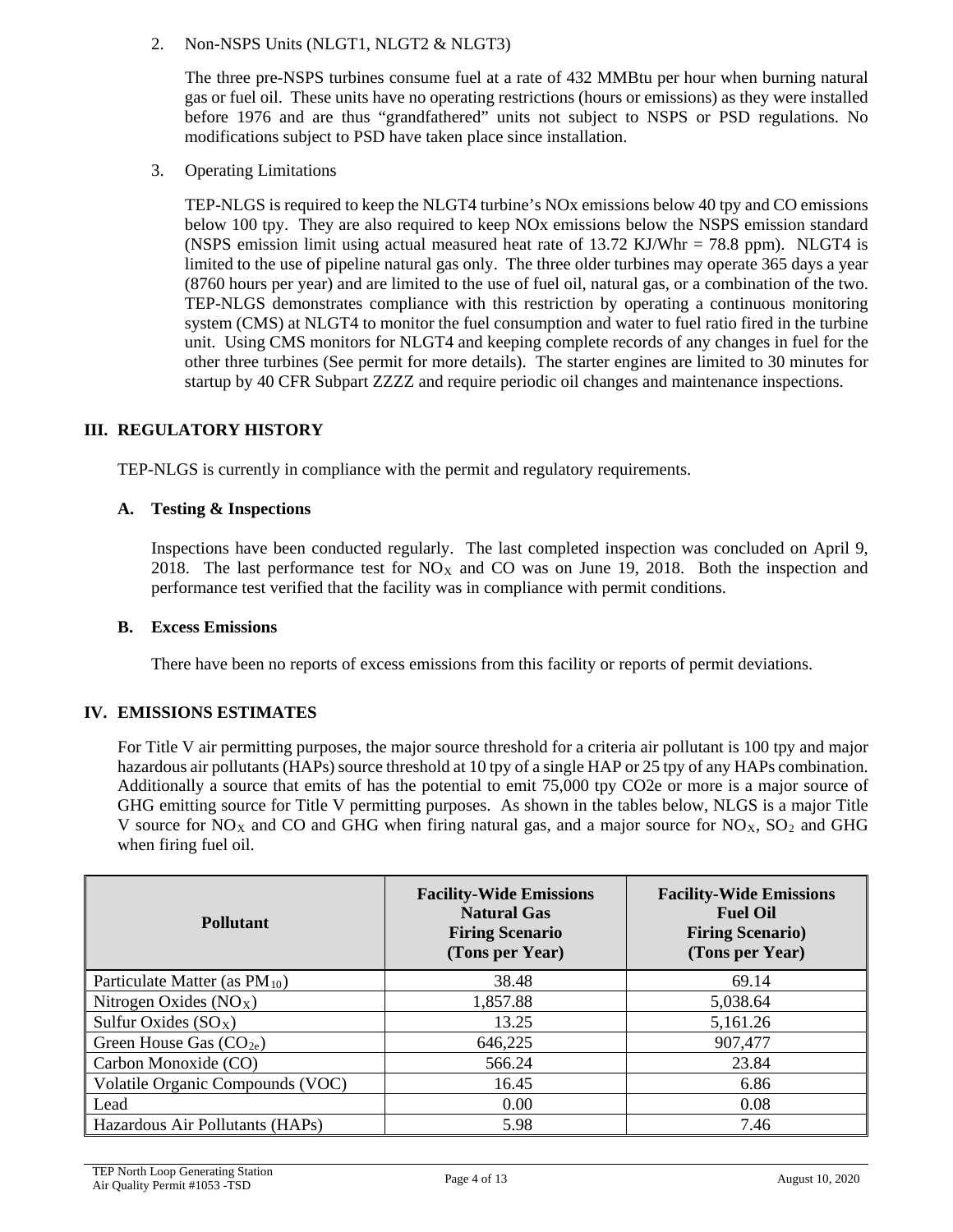| <b>Source</b>             | NO <sub>X</sub> | SO <sub>X</sub> | $PM_{10}/PM_{2,5}$ | $\bf CO$ | CO2e    | Lead | <b>HAPs</b> | VOC's |
|---------------------------|-----------------|-----------------|--------------------|----------|---------|------|-------------|-------|
| Turbine Units NLGT1-4     | 1,854.54        | 12.22           | 38.38              | 565.47   | 646,043 | 0.00 | 5.97        | 12.21 |
| <b>Starter Engines</b>    | 3.34            | 1.03            | 0.06               | 0.76     | 183     | 0.00 | 0.00        | 0.09  |
| Lube Oil Vapor Extractors |                 |                 |                    |          |         |      |             | 2.25  |
| Fuel Oil Storage Tank FH1 |                 |                 |                    |          |         |      |             | 1.88  |
| Facility Total $=$        | .857.88         | 13.25           | 38.44              | 566.24   | 646,225 | 0.00 | 5.98        | 16.44 |

NLGS Annual Potential to Emit (tons/year) Summary – Natural Gas Firing Scenario

NLGS Annual Potential to Emit (tons/year) Summary – Fuel oil Firing Scenario

| <b>Source</b>             | NO <sub>X</sub> | $SO_{X}$ | $PM_{10}/PM_{2.5}$ | CO    | CO <sub>2e</sub> | Lead | <b>HAPs</b> | VOC's |
|---------------------------|-----------------|----------|--------------------|-------|------------------|------|-------------|-------|
| Turbine Units NLGT1-4     | 5,035.30        | 5,160.22 | 69.07              | 23.08 | 907,294          | 0.08 | 7.46        | 2.63  |
| <b>Starter Engines</b>    | 3.34            | 1.03     | 0.06               | 0.76  | 183              | 0.00 | 0.00        | 0.09  |
| Lube Oil Vapor Extractors |                 |          |                    |       |                  |      |             | 2.25  |
| Fuel Oil Storage Tank FH1 |                 |          |                    |       |                  |      |             | 1.88  |
| Facility Total $=$        | 5,038.64        | 5,161.26 | 69.14              | 23.84 | 907,477          | 0.08 | 7.46        | 6.86  |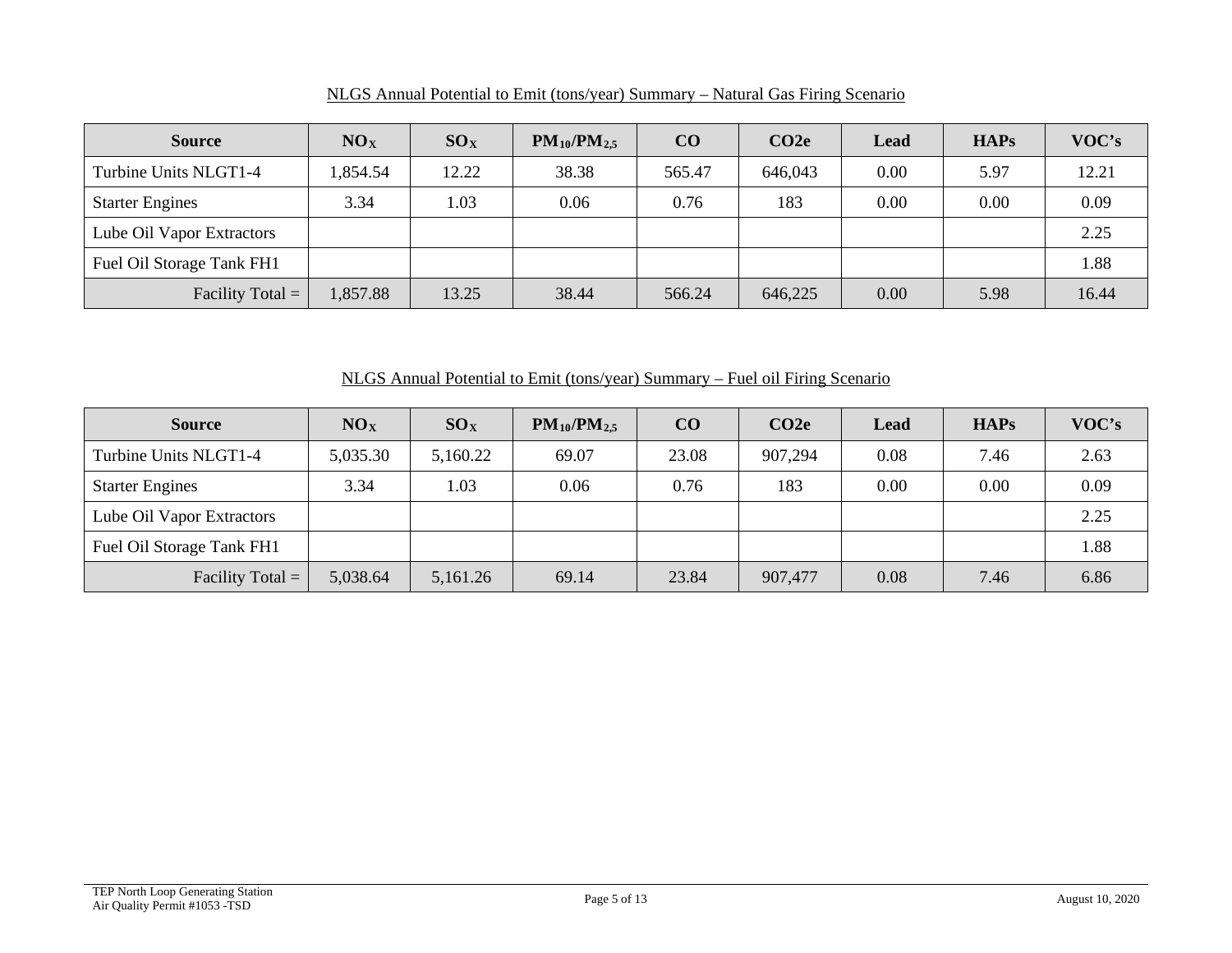### **V. APPLICABLE REQUIREMENTS**

### **A. Code of Federal Regulations (CFR):**

| 40 CFR 60 Subpart A    | <b>General Provisions</b>                                                  |
|------------------------|----------------------------------------------------------------------------|
| 40 CFR 60 Subpart GG   | Standards of Performance for Stationary Gas Turbines (NLGT4 only)          |
| 40 CFR 63 Subpart ZZZZ | National Emission Standards for Hazardous Air Pollutants for Reciprocating |
|                        | Internal Combustion Engines (RICE)                                         |
|                        | (Applicable to NLGT1A, 2A, and 3A only)                                    |
| 40 CFR 61 Subpart M    | National Emission Standards for Hazardous Air Pollutants - Asbestos        |
| 40 CFR 82 Subpart F    | Protection of Stratospheric Ozone - Recycling and Emissions Reduction      |

## **B. Pima County State Implementation Plan (SIP):**

| 103 | Authority                                      |
|-----|------------------------------------------------|
| 111 | <b>General Applicability</b>                   |
| 212 | Sampling, Testing, and Analysis Requirements   |
| 222 | Permit Display or Posting                      |
| 24  | Permit Fee Schedules/Non-Fee Requirements      |
| 318 | Vacant Lots and Open Spaces                    |
| 321 | Standards and Applicability (Includes NESHAPS) |
| 343 | <b>Visibility Limiting Standard</b>            |
| 50  | Periodic Testing                               |
| 623 | Reporting for Emission Inventories             |
| 621 | <b>Reporting for Compliance Evaluations</b>    |
|     |                                                |

## **C. Pima County Code (PCC) Title 17, Chapter 17.11:**

| 17.11.010   | Statutory authority.                                   |
|-------------|--------------------------------------------------------|
| 17.11.020   | Planning, constructing, or operating without a permit. |
| 17 11 $060$ | Down't dignlay or nosting                              |

- 17.11.060 Permit display or posting.
- 17.11.080 Permit shield.
- 17.11.120 Material permit condition.
- 17.11.160 Test methods and procedures.
- 17.11.190 Permits containing synthetic emission limitations and standards.
- 17.11.210 Performance tests.

## **D. Pima County Code (PCC) Title 17, Chapter 17.12:**

- 17.12.010 Permit application processing procedures for Class I permits.
- 17.12.040 Permit contents for Class I permits.
- 17.12.060 Review by the EPA and affected states for Class I Permits
- 17.12.080 Compliance plan.
- 17.12.090 Facility changes allowed without permit revisions.
- 17.12.100 Administrative permit amendments.
- 17.12.110 Minor permit revisions for Class I permits.
- 17.12.120 Significant permit revisions for Class I permits.
- 17.12.130 Permit reopenings revocation and reissuance termination.
- 17.12.140 Permit renewal and expiration.
- 17.12.160 Annual emissions inventory questionnaire.
- 17.12.170 Excess emissions reporting requirements.
- 17.12.180 Affirmative defenses for excess emissions due to malfunctions, startup, and shutdown.
- 17.12.220 Fees related to Class I permits.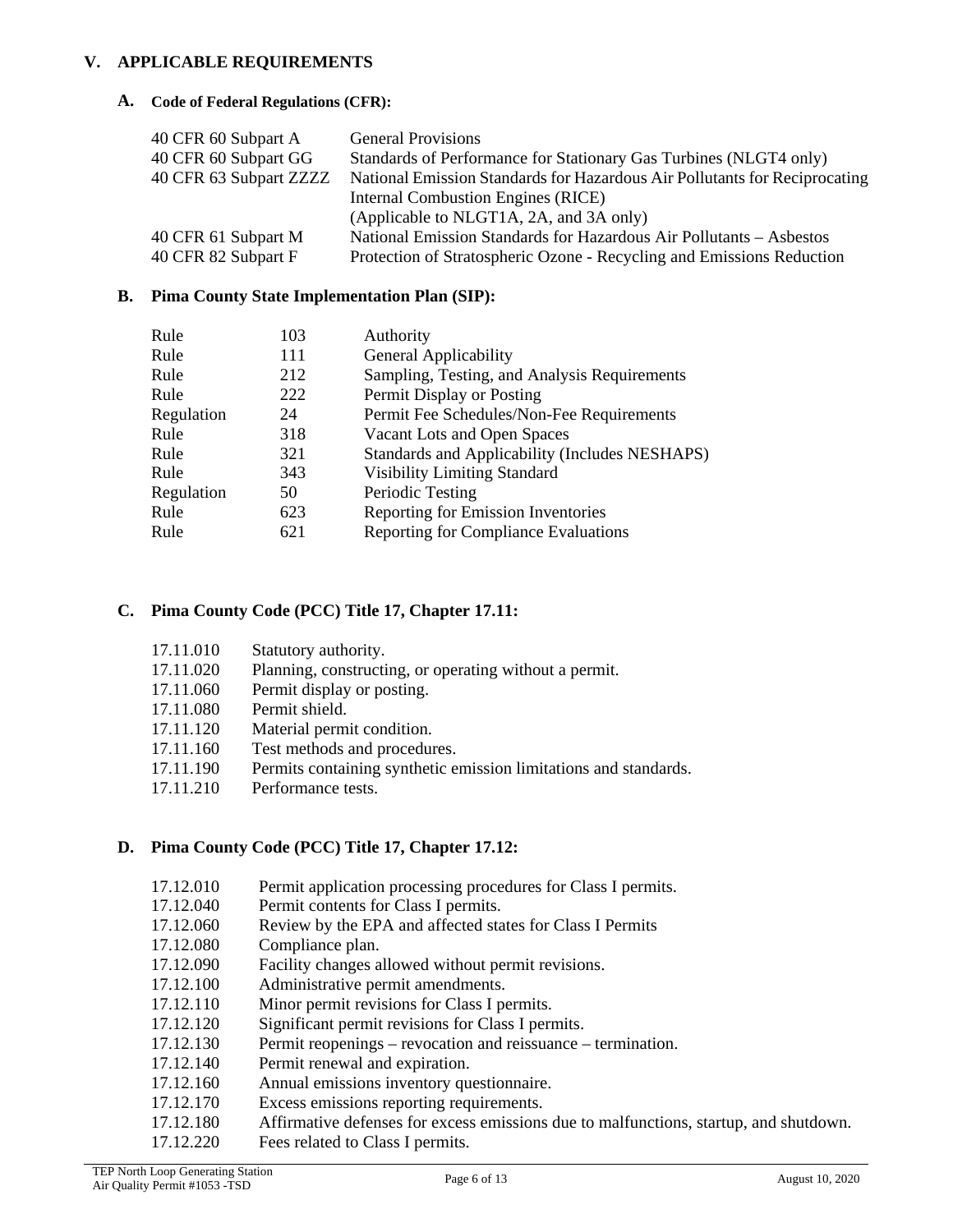## **Pima County Code (PCC) Title 17, Chapter 17.16:**

| 17.16.020 | Noncompliance with Applicable Standards                    |
|-----------|------------------------------------------------------------|
| 17.16.040 | Standards and Applicability (Includes NESHAP)              |
| 17.16.050 | <b>Visibility Limiting Standards</b>                       |
| 17.16.080 | Vacant Lots and Open Spaces                                |
| 17.16.340 | Standards of Performance for Stationary Rotating Machinery |

## **Pima County Code (PCC) Title 17, Chapter 17.20:**

| 17.20.010 | Source sampling, monitoring and testing. |
|-----------|------------------------------------------|
| 17.00010  |                                          |

17.20.040 Concealment of emissions.

## **Pima County Code (PCC) Title 17, Chapter 17.28**

| Article I   | <b>Violations</b>         |
|-------------|---------------------------|
| Article II  | <b>Conditional Orders</b> |
| Article III | Circumvention             |

#### **VI. NON-APPLICABLE REQUIREMENTS**

The following regulations are not applicable to TEP-NLGS:

#### **Code of Federal Regulations:**

1. 40 CFR 75 Continuous Emission Monitoring

Portions of this regulation are used in the permit as a reference for emission calculations and missing data procedures for the CEMS on unit NLGT4. TEP-NLGS is required to follow all the procedures as outlined in the permit with respect to emission calculations and missing data procedures only. As such, these are not federally enforceable but are locally enforceable as a method of compliance in the permit.

2. 40 CFR 72 Subpart A - Acid Rain Program

This regulation is not applicable to the facility per 40 CFR 72.6(b)(1) and 40 CFR 72.7.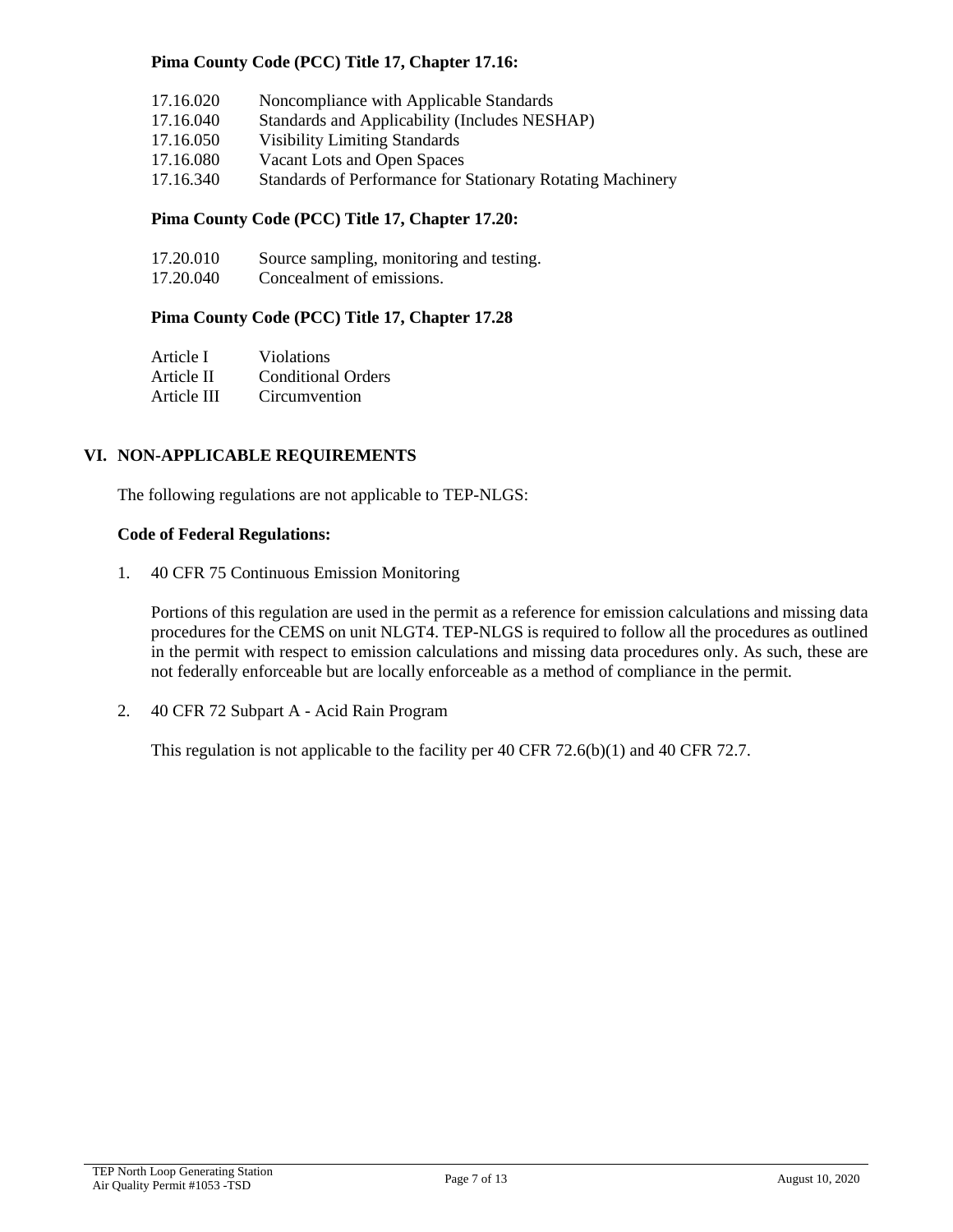## **A. Applicability**:

TEP-NLGS is required to obtain a permit for the four stationary gas turbines and three stationary rotating machines maintained at the facility, pursuant to PCC 17.12.140.B.1.a. The turbines and generators operated at the facility are subject to the regulations of 40 CFR 60 Subpart GG and PCC 17.16.340. The three older gas turbines use starter motors that are subject to 40 CFR 63 Subpart ZZZZ. The following facility wide regulations; PCC 17.16.050 & PCC 17.16.080 are included exclusively for fugitive dust purposes.

## **B. Operational Limitations**

TEP-NLP is required to keep the NLGT4 turbine's  $N_{\text{Ox}}$  emissions below 40 tpy and CO emissions below 100 tpy. They are also required to keep  $NO<sub>X</sub>$  emissions below the NSPS emission standard (NSPS emission limit using actual measured heat rate of  $13.72$  KJ/Whr = 78.8 ppm). NLGT4 is limited to the use of pipeline natural gas only. The three older turbines may operate 365 days a year (8760 hours per year) and are limited to the use of fuel oil, natural gas, or a combination of the two. TEP-NLGS demonstrates compliance with this restriction by monitoring the NOx and CO emissions using monitoring provisions prescribed under  $60.334(g)$  of Subpart GG, which allows for establishing a parameter monitoring plan approach for a gas turbine unit that uses water injection for  $NO<sub>X</sub>$  and CO controls. These parametric values and ranges for the unit will be established with a performance test.

The starter engines are limited to 30 minutes for startup by 40 CFR Subpart ZZZZ and require periodic oil changes and maintenance inspections.

## **C. Miscellaneous Comments**

#### 1. NSPS Stationary Gas Turbine

TEP proposes to replace the NOx/diluent CEMS with a monitoring system that continuously monitors and records NLGT4's fuel consumption and ratio of water to fuel. The proposed  $N_{\text{Ox}}$ monitoring replacement is fully warranted by and complies with the monitoring provisions prescribed under §60.334(a) of Subpart GG, which authorizes a gas turbine unit that uses water injection for  $NO<sub>X</sub>$  controls, like NLGT4, to "install, calibrate, maintain and operate a continuous monitoring system to monitor and record the fuel consumption and the ratio of water to fuel being fired in the turbine". Consistent with §60.334(g), TEP will also develop and implement a parameter monitoring plan for NLGT4 that explains the procedures used to document proper operation of the  $NO<sub>X</sub>$  emission controls on the unit. In addition, TEP will (in the first year of the permit term) conduct initial  $NO<sub>X</sub>$  performance testing to demonstrate compliance with the Subpart GG  $NO<sub>X</sub>$  limit and establish acceptable parametric values and ranges for the unit. As for the annual  $NO<sub>X</sub>$  emissions capped at 40 tons/year, compliance will be demonstrated using  $NO<sub>X</sub>$  emission factor equivalent to the Subpart GG NO<sub>X</sub> limit of 75 ppmvds (0.276 lb/MMBtu) of NO<sub>X</sub> and annual heat input in MMBtu to conservatively estimate NLGT4's annual  $NO<sub>X</sub>$  emissions. As a comparison, the highest 1-hour  $NO<sub>X</sub>$  concentration ever recorded by the  $NO<sub>X</sub>$  analyzer at NLGT4 over the past 6 years was 69.7 ppmvds. The majority of hourly  $NO<sub>X</sub>$  concentration values measured by  $NO<sub>X</sub>$  CEMS historically lies below the 30 ppm mark.

TEP also proposes to replace the CO/diluent CEMS with a methodology that uses a conservative CO emission factor. To demonstrate compliance with the annual CO emissions limit of 100 tons/year, a CO emission factor, 0.725 lb/MMBtu of CO, will be used in conjunction with annual heat input in MMBtu to estimate NLGT4's annual CO emissions. The fixed CO emission factor is converted from 323.2 ppmvds, a conservative CO concentration value measured by the current CO CEMS at the historic 95th percentile concentration point. The majority of hourly CO concentration values measured by CO CEMS historically stays below the 300 ppm mark.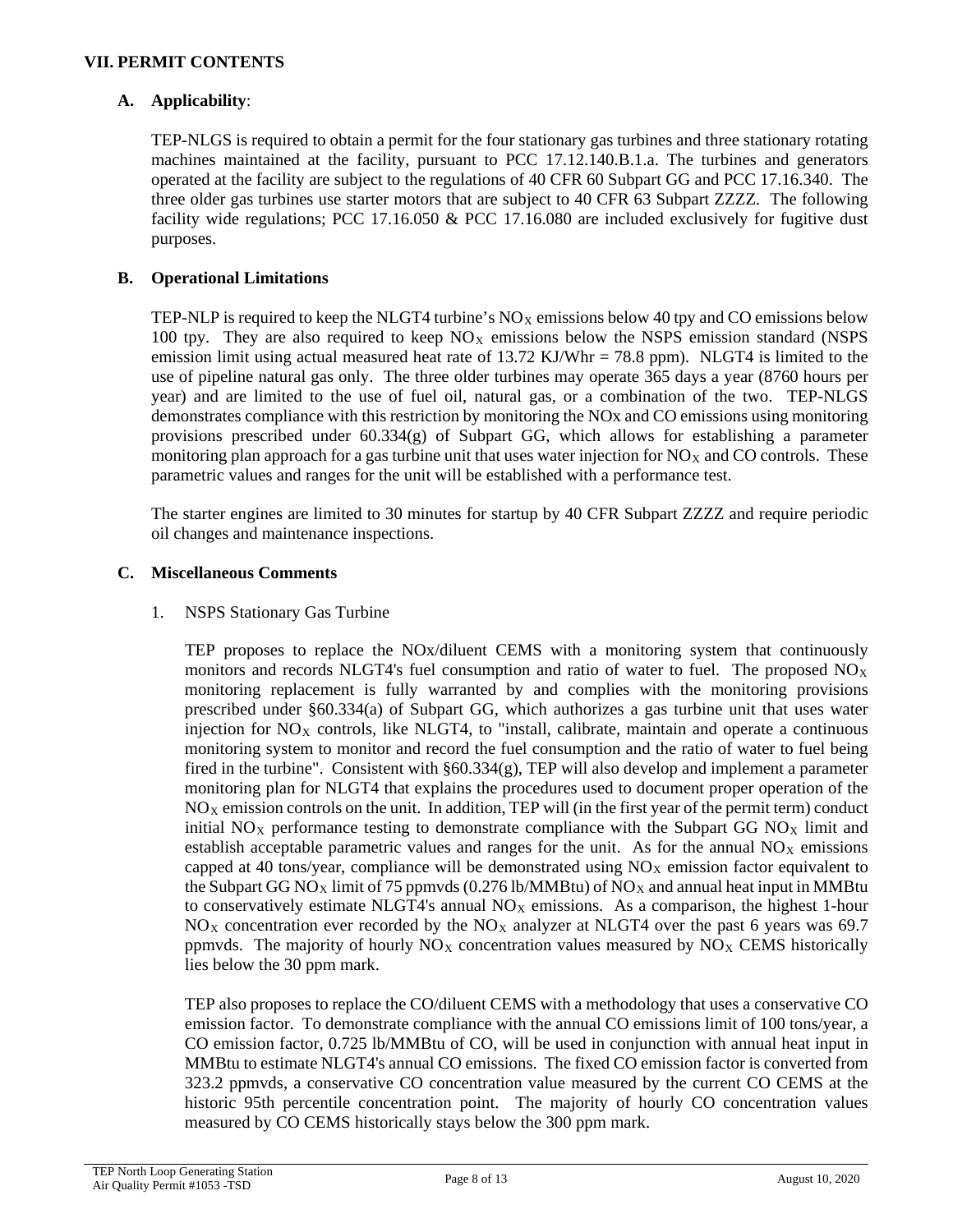Should the 12 month rolling total of  $NO<sub>X</sub>$  exceed 32 tpy or 80 tpy CO, the Permittee shall verify that unit NLGT4 (NSPS unit) meets the Nitrogen Oxides standard by completing a performance test before the end of the permit term. Should the permit term expire 6 months or less from the date the 12-month rolling NOX|CO emissions from NLGT4 are greater than 32 tpy of NO<sub>x</sub> or greater than 80 tpy of CO (trigger date), then the Permittee shall complete a performance test within 12 months of the trigger date.

## 2. Non-NSPS Stationary Gas Turbines

### Sulfur Dioxide

The requirement in PCC 17.16.340.J to report daily periods when the fuel sulfur content of the fuel being fired exceeds 0.8% by weight has not been included in the permit as all fuel that is delivered to Pima County has an enforceable limit of 0.9% by weight. Any fuel over 0.8% but below 0.9% would not be an exceedance of any standard or limitation and so it would be burdensome for sources to report every time the fuel had a sulfur content above 0.8%. An excess emissions report would be submitted should the fuel exceed the 0.9% sulfur content standard. This permit will not allow the use of high sulfur diesel. Moreover, even though the sulfur content limit is 0.9% by weight, jet fuel, natural gas, gasoline and low sulfur diesel #2 delivered to Pima County consistently shows sulfur levels below this limit as shown in past records of fuel supplier specifications which verify sulfur content of the fuel fired. The limitation in Part B: Section 3, 36.d of the permit, will ensure high sulfur fuel is not fired allowing the omission of rule PCC 17.16.340.H as well. These rules are incorporated by reference (PCC 17.16.340) in Attachment 1 of the permit.

Compliance with the fuel limitation requirements of Part B: Section 1, 25.b.i of the permit shall ensure compliance with the Sulfur Dioxide Standards of PCC 17.16.340.F; which limit the emission of SO2 to 1.0 pound per million BTU heat input when burning low sulfur fuel. The definition of low sulfur fuel (PCC 17.04.340.A. "Low Sulfur Fuel") is fuel oil containing less than 0.9 percent sulfur by weight. EPA AP-42 Appendix A, page A-5 states the heating value of diesel fuel is 137,000 BTU per gallon. Thus, 1 million BTU of heat input is equivalent to 7.3 gallons of diesel. At 7.05 lbs per gallon, 51.47 lbs of diesel will produce 1 million BTU. At 0.9% 51.47 lbs of diesel contains 0.46 lbs of sulfur. Combined with Oxygen to form  $SO<sub>2</sub>$ , and assuming 100% of the sulfur in the fuel forms SO2, this would yield  $0.92$  lb SO<sub>2</sub> per 1MMBtu. Thus, low sulfur fuel oil will produce 0.92 lbs of SO2 per million BTU of heat input. This is roughly 8% less than the prescribed 1.0 pound  $SO<sub>2</sub>$  per million BTU (PCC 17.16.340.F). Likewise, distillate, residual, and other such fuel oils range from 0.84 to 0.94 lbs of  $SO<sub>2</sub>$  per million BTU. Thus, it is not necessary to include the standard in the permit explicitly but, by reference in Attachment 1 of the permit.

#### Particulate Matter

Mass emission testing to determine compliance with the particulate matter standard is not normally necessary as standard emission factors for gas turbines yield emission estimates of particulate matter that are far less than the standard allowed by the rule equation. The Control Officer may require the Permittee to quantify its particulate matter emissions if the Control Officer has reasonable cause to believe a violation of a standard has been committed.

## VOC

In addition to the VOC's generated from combustion of the gas turbines, an additional 4.13 tpy of VOC emissions were estimated by TEP in the PTE from the speed reducer lube oil vapor extractors and storage of fuel oil in the storage tank. The estimates were calculated using the maximum amount of make-up lube oil of 200 gallons/year for each of the gas turbine units for the extractors and using Tanks 4.09D to estimate emissions from the fuel oil tank.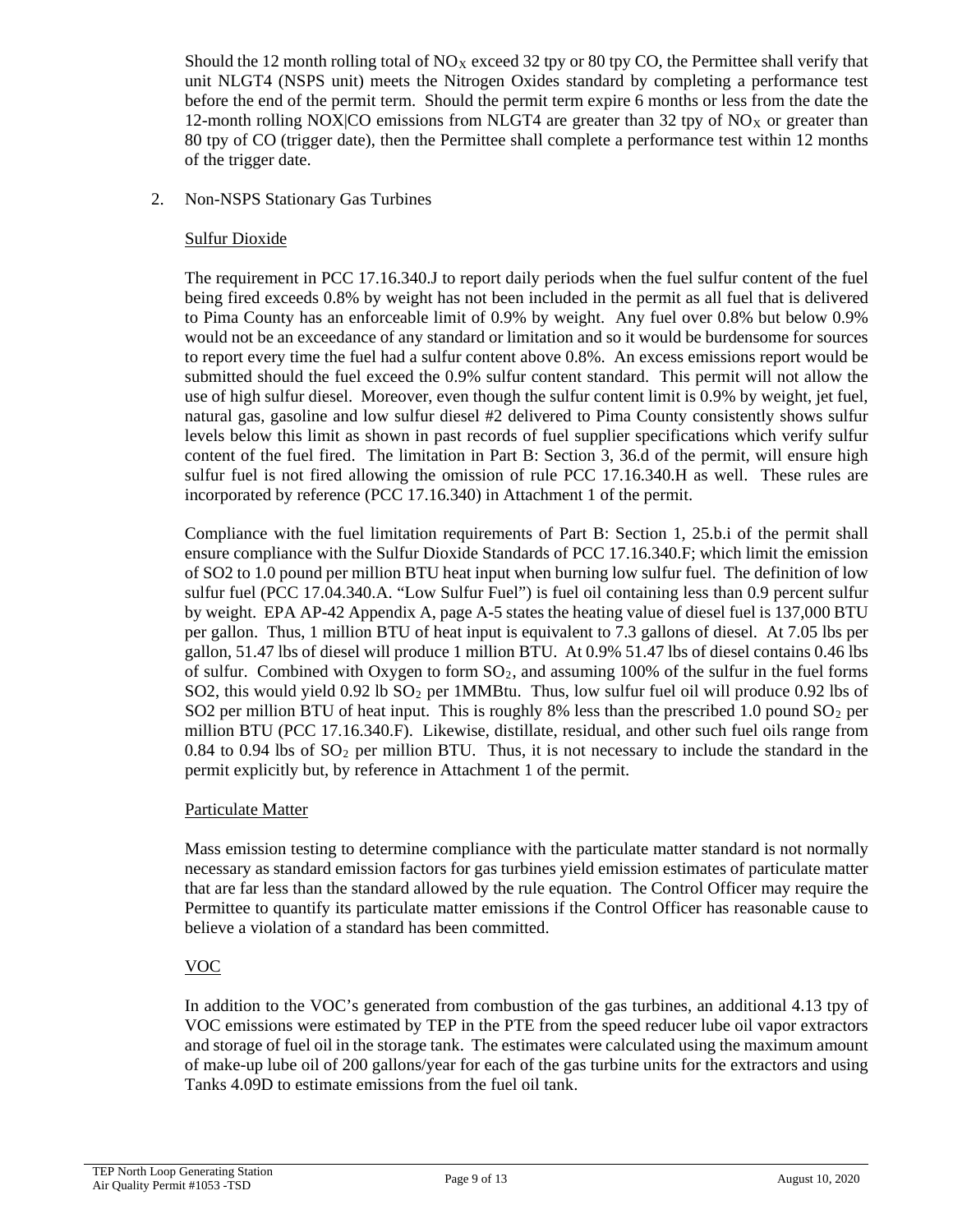#### **VII. IMPACTS TO AMBIENT AIR QUALITY**

As this is a permit renewal only, and TEP-NLGS is not a PSD source, impacts to ambient air quality studies are not required at this time.

# **VIII. CONTROL TECHNOLOGY DETERMINATION**

Control Technologies are not required for the source.

#### **IX. PREVIOUS PERMIT CONDITIONS**

The previous permit conditions (Part B, Section 3, Conditions II.A, II,B and II.C) and the associated excess emission reporting condition (Part B, Section 3, Condition IV.C.3) in the Specific Conditions were taken from NSPS 40 CFR 60.334(b) and 60.334(j)(1)(iii). These conditions have been removed as they were specific to sources choosing the option to monitor the NOX/diluent using a CEMS. The previous permit conditions relating to the operation of a carbon monoxide CEMS have also been removed.

#### **XII. ACID RAIN PROVISIONS**

The existing non-NSPS gas turbines are not subject to the Acid Rain Provisions as they are simple combustion turbines that commenced operation before November 15, 1990 (40 CFR 72.6(b)(1)). The new NSPS gas turbine will not be subject to Acid Rain provisions. New utility units are exempt from the Acid Rain provisions if the total name-plate capacity is equal to or less than 25 MWe, do not burn coal-derived gaseous fuel with a sulfur content greater than natural gas and burn gaseous fuel with an annual average sulfur content of 0.05% or less by weight  $(40 \text{ CFR}, 72.7(a))$ . The NSPS unit meets all the preceding conditions and is therefore not subject to Acid Rain provisions.

#### **XIII. COMPLIANCE ASSURANCE MONITORING (CAM) PROVISIONS**

CAM provisions do not apply to any of the turbines. 40 CFR Part 64, 64.2(a) defines the applicability of CAM to emissions units. For CAM to apply, a unit must be subject to an emission limit or standard for the applicable regulated pollutant, the unit must use a control device to achieve compliance with that limitation or standard, and the unit must have a pre-control emission potential that would classify it as a major source. The NLGT4 turbine has an emission standard for  $NO<sub>X</sub>$  in 40 CFR Part 60, Subpart GG, and the turbine may use a control device (i.e., a water injection system) to achieve compliance with the standard, but the unit's potential-to-emit (without considering the emission reductions achieved by the control device) is less than major source levels since the applicant has accepted a synthetic emission limit (40 tpy) and fuel use restrictions to remain below major modification levels. Since the unit will not be classified as a major source, it is not subject to the CAM provisions. The existing turbines are not subject to the CAM provisions as they have no control device.

#### **XIV. ACCIDENT PREVENTION REQUIREMENTS (CLEAN AIR ACT SECTION 112(R))**

The source does not handle, store, or use listed substances or materials in quantities exceeding the applicable thresholds.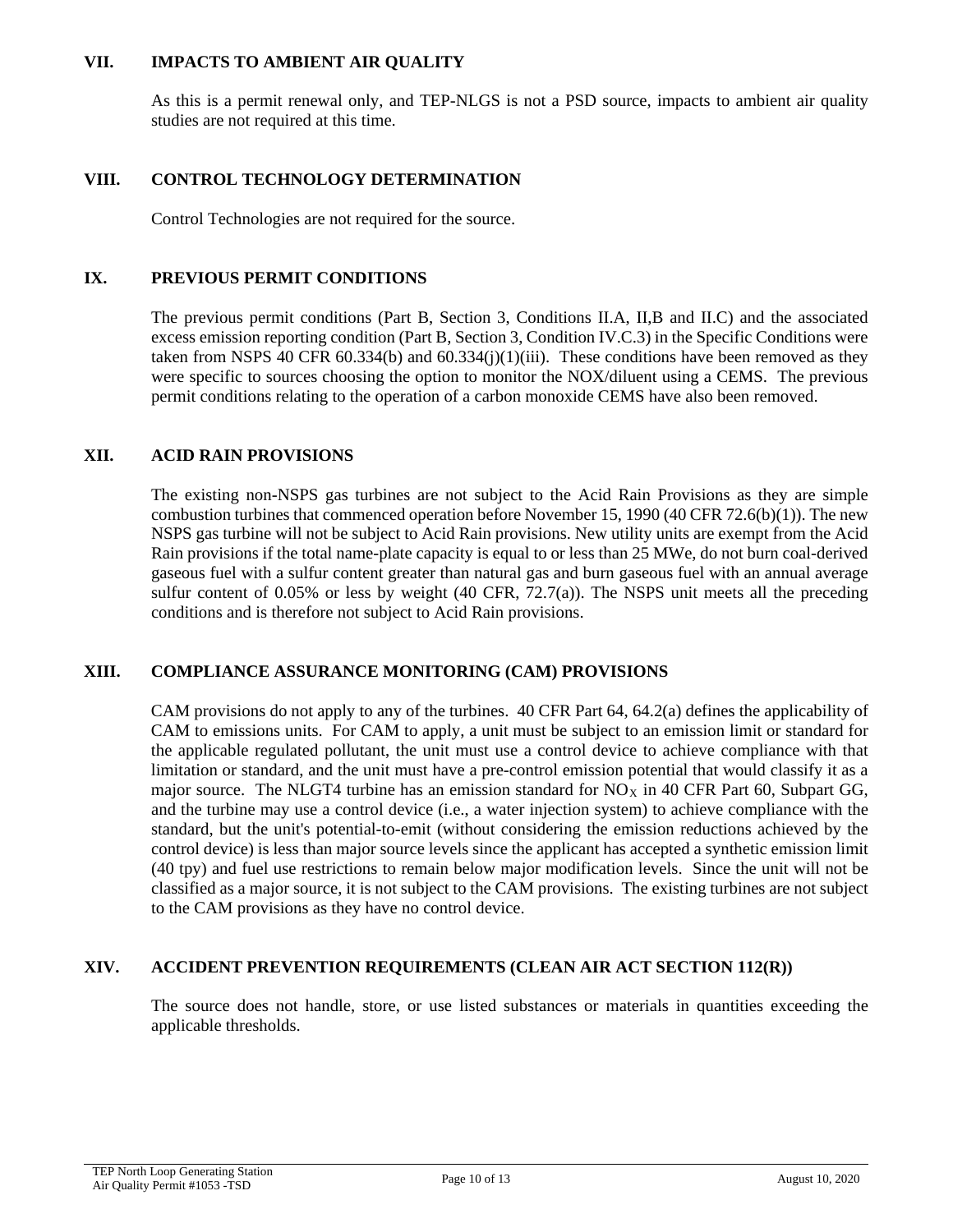# **XV. MACT**

TEP-NLGS is not a major source of HAPs and so no major source MACT considerations are necessary. TEP-NLGS is an areas source of HAP's and operates reciprocating internal combustion engines (RICE) in the gas turbines that are subject to 40 CFR Subpart ZZZZ. These engines are by definition black start engines and subject to applicable operation limitations and maintenance requirements but are not subject to any fuel requirements, or specific emission limitations, or required to install any emission control devices.

# **XVI. INSIGNIFICANT ACTIVITIES**

The following insignificant activities listed in the original application, (see Section 1.5 of the January 30, 1995 application), are related to electric utilities and may occur at the site. The following table lists the activities commonly associated with power plants and provides a determination as to whether the control officer considers the activities insignificant. PDEQ will only list in the permit those activities that have an applicable requirement but whose emissions are insignificant compared to the overall emissions at the facility.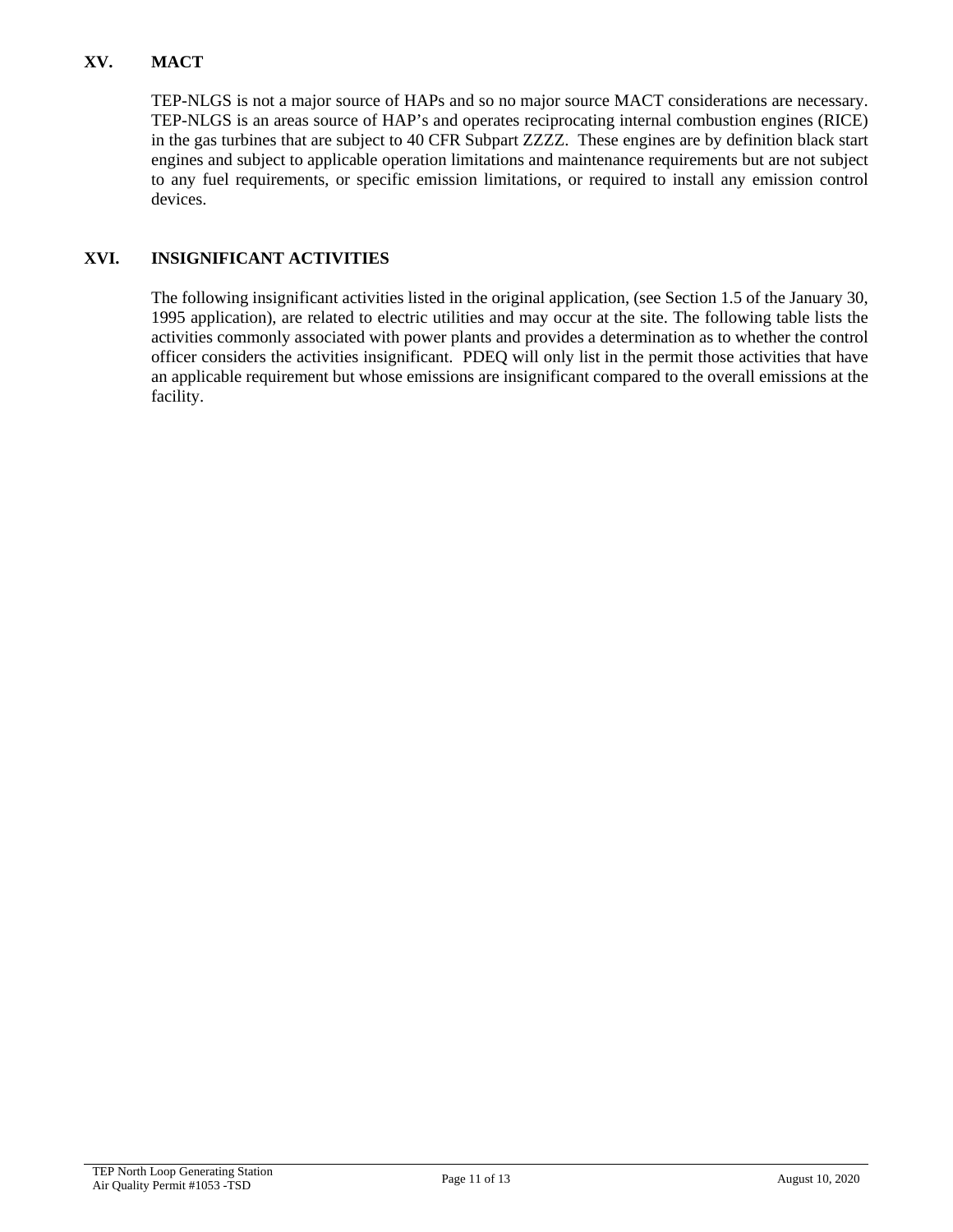| Insignificant Activities Listed in the January 30, 1995 Permit Application |                                    |
|----------------------------------------------------------------------------|------------------------------------|
| <b>Type of Activity or Equipment</b>                                       | <b>Insignificant Determination</b> |
| Transformers, switchgear, and water treatment systems.                     | Yes                                |
| Out-of-service fuel oil tank.                                              | Yes. Tank is empty.                |
| Landscaping, building maintenance and janitorial activities.               | Yes. Defined.                      |
| Manually operated equipment and related activities for buffing,            |                                    |
| carving, cutting, drilling, machining, routing, sanding, sawing, surface   | Yes. Defined.                      |
| grinding or turning and associated venting hoods.                          |                                    |
| Internal combustion (IC) engine driven compressors, IC engine driven       |                                    |
| electrical generator sets, and IC engine driven water pumps used only      | Yes. Defined.                      |
| for emergency replacement or standby service.                              |                                    |
| Chemical laboratories including equipment used exclusively for             | Yes. Defined.                      |
| chemical or physical analysis.                                             |                                    |
| Fuel burning equipment fired at a rate less than 1.0 MMBtu/hr for less     | No. May be subject to PCC          |
| than an 8-hour period.                                                     | 17.16.165.                         |
| Pressurized storage and piping for natural gas, butane, propane, or        | Yes                                |
| LPG.                                                                       |                                    |
| Petroleum product storage tanks and associated loading operations for      | Yes                                |
| lubricating oil, used oil, and transformer oil.                            |                                    |
| Piping of fuel oils, used oil, and transformer oil.                        | Yes                                |
| Storage and handling of drums or other transportable containers where      |                                    |
| the containers are sealed during storage, and covered during loading       | Yes                                |
| and unloading.                                                             |                                    |
| Water treatment and storage systems for cooling tower feed or facility     | Yes                                |
| service and potable water.                                                 |                                    |
| Chemical storage associated with water or wastewater treatment where       |                                    |
| the water is treated for consumption and/or used within the permitted      | Yes                                |
| facility.                                                                  | No. May be subject to PCC          |
| VOC emissions from the cooling towers.                                     | 17.16.430.                         |
| Individual flanges, valves, seals, pressure relief valves, other           |                                    |
| individual components not in VOC service that have the potential for       | Yes                                |
| leaks                                                                      |                                    |
| Cafeterias, kitchens, and other facilities used for food or beverage       |                                    |
| preparation.                                                               | Yes                                |
| Equipment using water, water and soap or detergent, or a suspension        |                                    |
| of abrasive in water for purposes of cleaning or finishing.                | Yes if not related to production.  |
| Battery recharging areas.                                                  | Yes. Defined.                      |
|                                                                            | No. May be subject to PCC          |
| Aerosol can usage.                                                         | 17.16.400.                         |
| Acetylene, butane, and propane torches.                                    | Yes if used only for general and   |
|                                                                            | infrequent maintenance.            |
| Equipment used for portable steam cleaning.                                | Yes. Defined.                      |
| Blast cleaning equipment using a suspension of abrasive in water and       | No. May be subject to PCC          |
| any exhaust system or collector serving them exclusively.                  | 17.16.100.D.                       |
| Lubricating system reservoirs.                                             | Yes                                |
| Hydraulic system reservoirs.                                               | Yes                                |
| Adhesive use.                                                              | Yes if not VOC containing          |